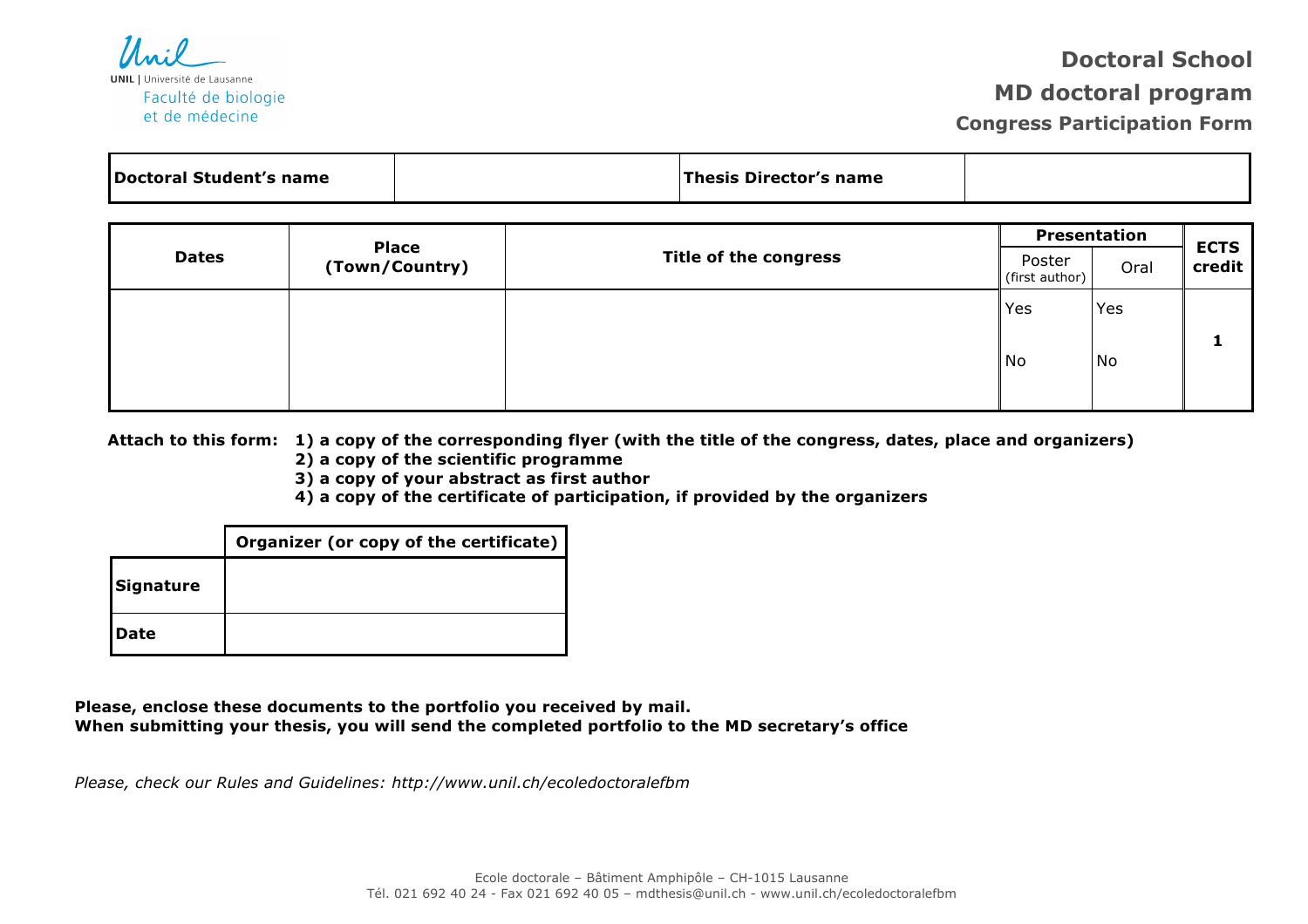

## **Doctoral School MD doctoral program Course Participation Form**

| <b>Doctoral Student's name</b> | Thesis Director's name |  |
|--------------------------------|------------------------|--|
|--------------------------------|------------------------|--|

| <b>Dates</b> | <b>Place</b><br>(Town/Country) | <b>Course Title</b> | work (1) | Preparation Presentation Exam (3)<br>work (2) |     |
|--------------|--------------------------------|---------------------|----------|-----------------------------------------------|-----|
|              |                                |                     | Yes      | Yes                                           | Yes |
|              |                                |                     | No       | No                                            | No  |

**(1) This course requires preparation work (reading of papers, etc )**

**(2) This course includes a presentation by the doctoral student (poster, talk, discussion)**

**(3) This course includes an examination (written or oral)**

**Attach to this form: 1) a copy of the detailed programme (with the title, dates, schedules, intended public, organizers) 2) a copy of the certificate of successful participation**

|             | Visa Organizer or copy of the certificate |
|-------------|-------------------------------------------|
| Signature   |                                           |
| <b>Date</b> |                                           |

**Please, enclose these documents to the portfolio you received by mail. When submitting your thesis, you will send the completed portfolio to the MD secretary's office**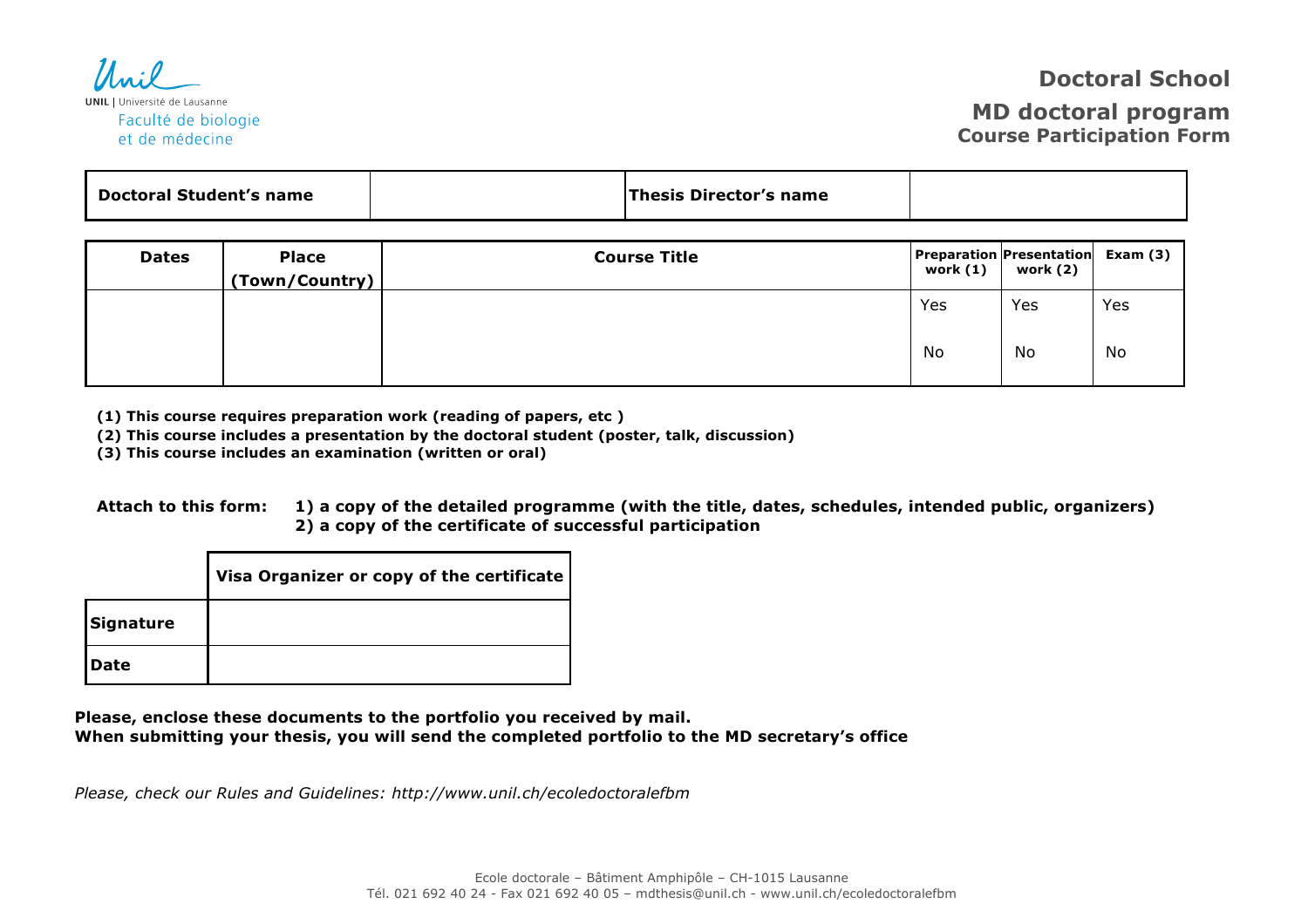

## **Doctoral School MD doctoral program Mini-Symposium Participation Form**

| <b>Thesis Director's name</b><br><b>Doctoral Student's name</b> |  |
|-----------------------------------------------------------------|--|
|-----------------------------------------------------------------|--|

| <b>Dates</b> | <b>Place</b><br>(Town/Country) | <b>Mini-Symposium Title</b> | <b>Preparation Presentation Exam (3)</b><br>work (1) | work (2) |     |
|--------------|--------------------------------|-----------------------------|------------------------------------------------------|----------|-----|
|              |                                |                             | Yes                                                  | Yes      | Yes |
|              |                                |                             | No                                                   | No       | No  |

**(1) This course requires preparation work (reading of papers, etc )**

**(2) This course includes a presentation by the doctoral student (poster, talk, discussion)**

**(3) This course includes an examination (written or oral)**

**Attach to this form: 1) a copy of the corresponding flyer (with the title of the congress, dates, place and organizers)**

- **2) a copy of the scientific programme**
- **3) a copy of your abstract as first author**
- **4) a copy of the certificate of participation, if provided by the organizers**

|           | Visa Organizer or copy of the certificate |
|-----------|-------------------------------------------|
| Signature |                                           |
| Date      |                                           |

**Please, enclose these documents to the portfolio you received by mail. When submitting your thesis, you will send the completed portfolio to the MD secretary's office**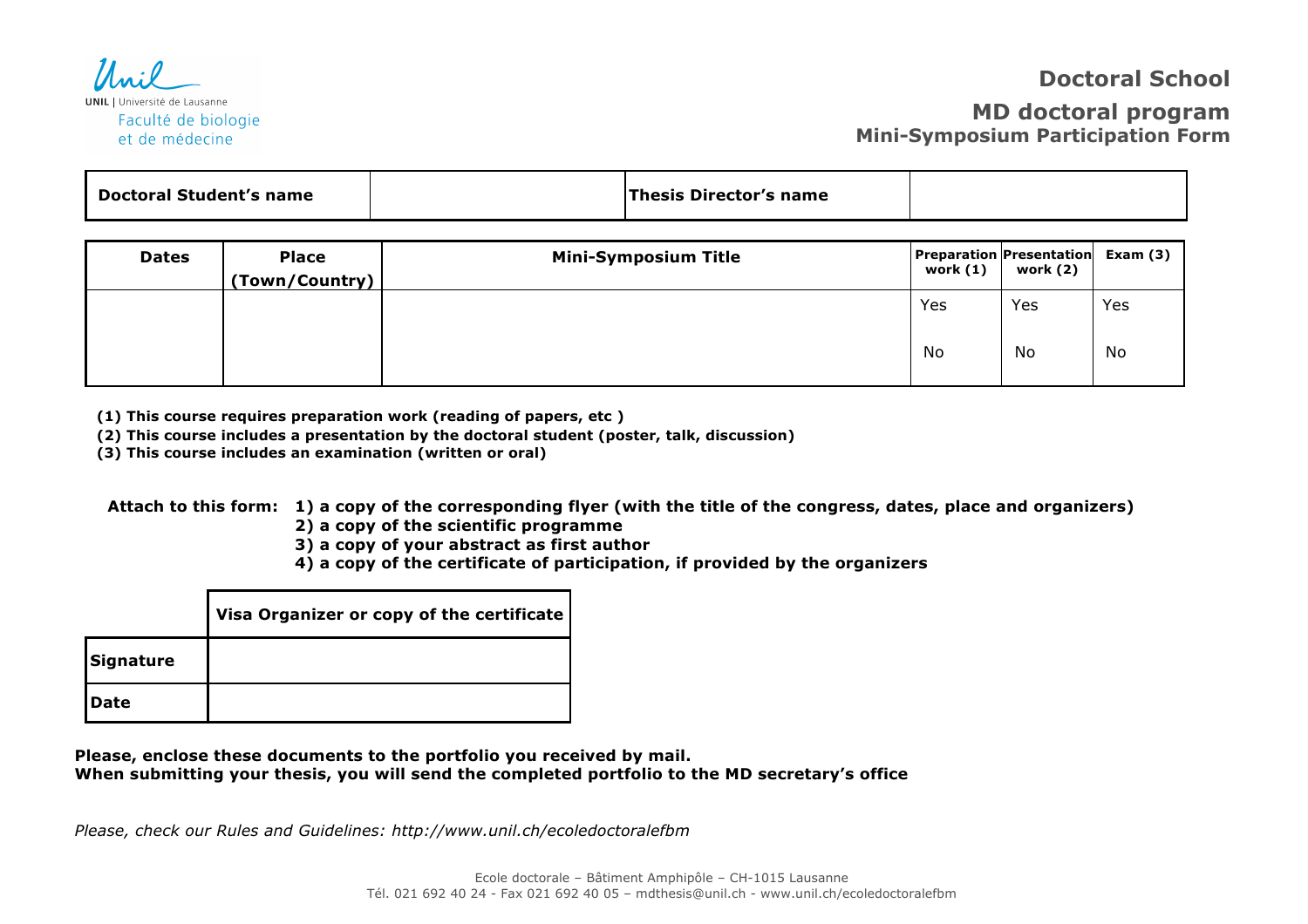

### **Doctoral School**

#### **MD doctoral program**

**VALIDATION FORM FOR AN ORAL PRESENTATION TO A PUBLIC LARGER THAT THE DEPARTMENT [ABOUT THE THESIS RESULTS]**

| <b>Doctoral Student's name</b> | Thesis Director's name |  |
|--------------------------------|------------------------|--|

| <b>Place</b> | Title of the presentation |
|--------------|---------------------------|
|              |                           |
|              |                           |
|              |                           |
|              |                           |
|              |                           |
|              | (Town/Country)            |

**Attach to this form: 1) a copy of the corresponding flyer (with the title of the congress, dates, place and organizers)**

- **2) a copy of the scientific programme**
- **3) a copy of your abstract as first author**
- **4) a copy of the certificate of participation, if provided by the organizers**

|           | Visa Organizer or copy of the certificate |
|-----------|-------------------------------------------|
| Signature |                                           |
| Date      |                                           |

**Please, enclose these documents to the portfolio you received by mail. When submitting your thesis, you will send the completed portfolio to the MD secretary's office**